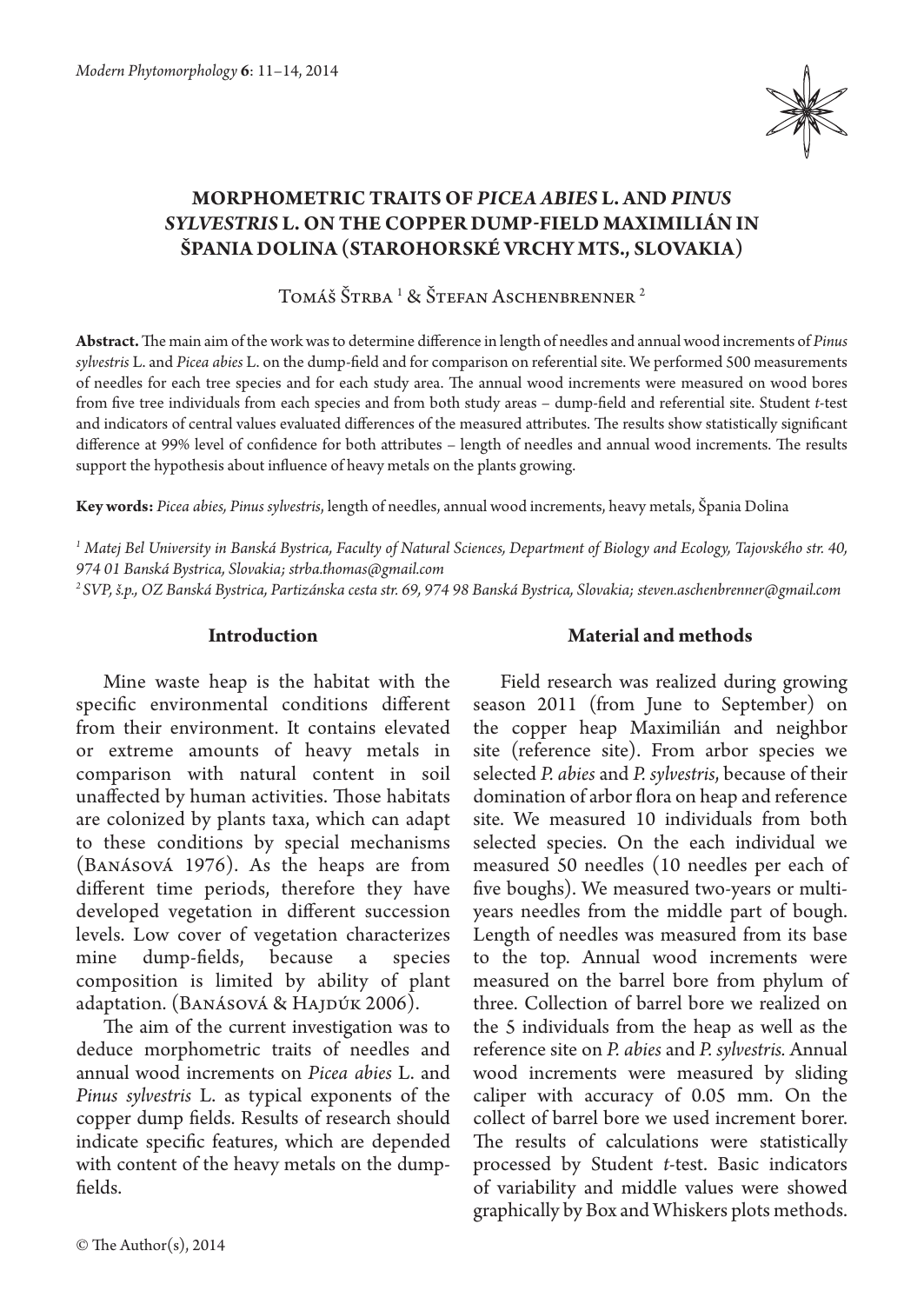| Central values                | Picea abies |           | Pinus sylvestris |           |
|-------------------------------|-------------|-----------|------------------|-----------|
|                               | Heap        | Ref. site | Heap             | Ref. site |
| Measurements                  | 500         | 500       | 500              | 500       |
| Average                       | 11.33       | 19.37     | 37.2             | 77.98     |
| Median                        | 11          | 18        | 36               | 76.5      |
| Variance                      | 6.07        | 15.13     | 102.37           | 412.58    |
| Standard deviation            | 2.46        | 3.89      | 10.12            | 20.31     |
| Coefficient of variation      | 21.74       | 20.07     | 27.2             | 26.05     |
| $t$ -test (significant level) | 0(99%)      |           | 0(99%)           |           |

**Table 1.** Central values, variability and results of Student *t*-test for length of needles on *Picea abies* and *Pinus sylvestris.*

**Table 2.** Central values, variability and results of Student *t-*test for the annual wood increments on *Picea abies* and *Pinus sylvestris.*

| Central values             | Picea abies |                | Pinus sylvestris |           |
|----------------------------|-------------|----------------|------------------|-----------|
|                            | Heap        | Ref. site      | Heap             | Ref. site |
| Measurements               | 169         | 82             | 137              | 102       |
| Average                    | 1.69        | 4.19           | 2.05             | 3.61      |
| Median                     | 1.6         | $\overline{4}$ | 1.75             | 3.1       |
| Variance                   | 0.63        | 1.28           | 1.56             | 4.34      |
| Standard deviation         | 0.8         | 1.13           | 1.25             | 2.08      |
| Coefficient of variation   | 46.91       | 26.99          | 61.06            | 57.65     |
| t-test (significant level) | 0(99%)      |                | 0(99%)           |           |

The nomenclature of the plant taxa was accepted, following MARHOLD & HINDÁK (1998).

# **Floristic-ecological characteristic of the sites**

1. Copper heap Maximilián in Špania Dolina, Starohorské vrchy Mts. is mostly rocky and sandy site, at the top of an emerging initiation vegetation successively passing through the coherent vegetation cover with a high representation of the rocks, about 780 m a.s.l., N 48.483282, E 19.080728.

The lichens growing on the heap belong to the genera: *Rhizocarpon, Cladonia, Cetraria, Lecanora* and *Peltigera*. From the mosses the most frequently genera are: *Dicranum, Hylocomium, Plagiomnium, Pleurozium, Polytrichum, Rhytidiadelphus* and *Thuidium*. The most occurred vascular plants are: *Agrostis*  *capillaris* L., *Arabidopsis arenosa* (L.) Lawalrée, *Acetosella vulgaris* (W.D.J. Koch) Fourr., *Silene dioica* (L.) Clairv., *Picea abies* and *Pinus sylvestris* (Aschenbrenner *et al.* 2011).

2. Reference site was the forest over the heap (about 75 meters), 250 meters in length, with well developed undergrowth and the low level of rocks and sandy, about 828 m a.s.l., N 48.483745, E 19.081016.

The most occurred species are: *Picea abies, Pinus sylvestris, Abies alba, Fagus sylvatica* L., *Acer pseudoplatanus* L., *Vaccinium myrtillus* L., *Avenella flexuosa* (L.) Drejer, *Calamagrostis* sp., *Oxalis acetosella* L.

#### **Results**

We reviewed homogeneity and variability of length of needles (Tab. 1) and annual wood increments (Tab. 2), which were based on calculated indicators of variability and central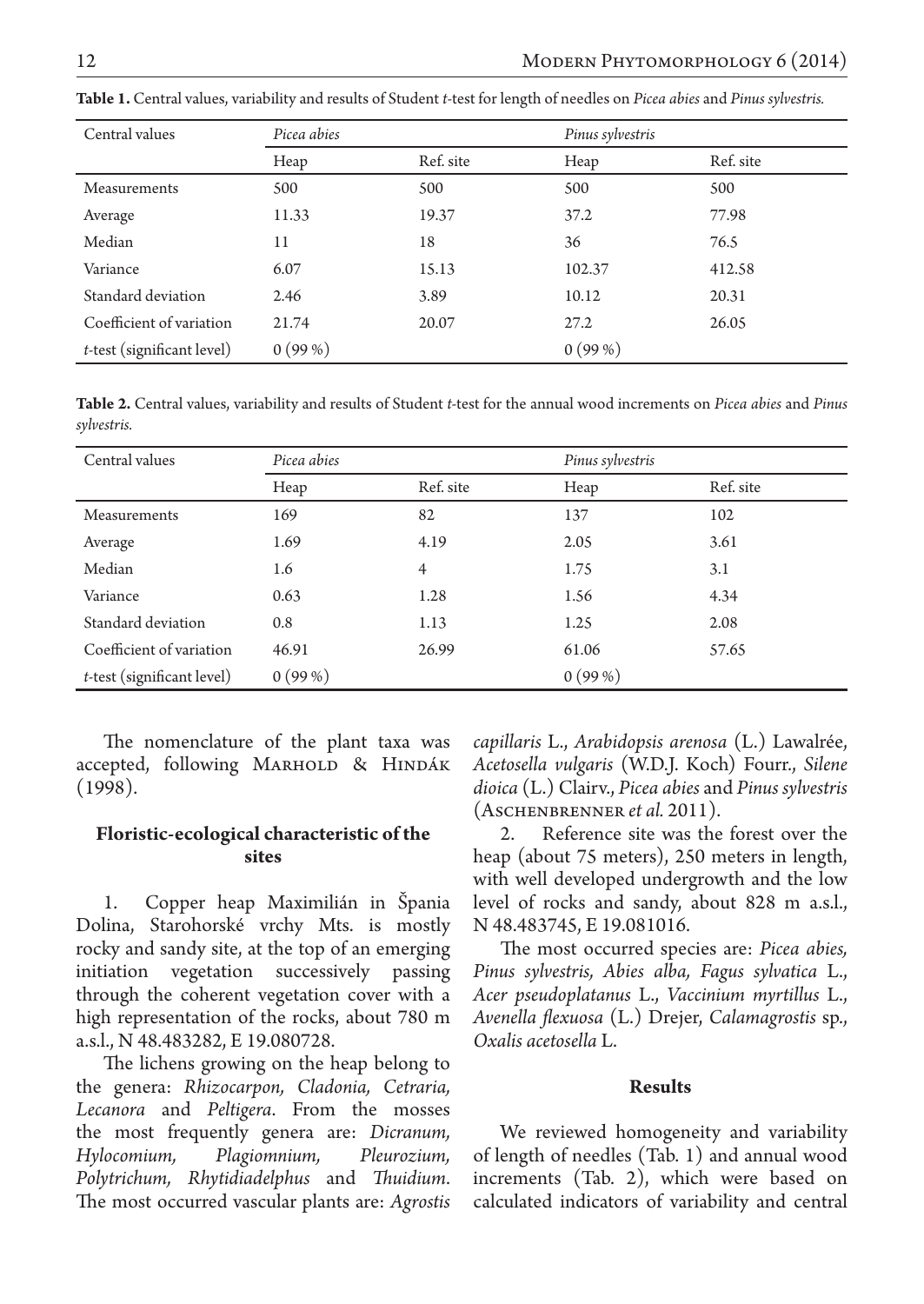

**Fig. 1.** Graphical comparison of length of the needles from the heap and reference site (**RS**) for the *Picea abies* (**A**) and *Pinus sylvestris* (**B**).



**Fig. 2.** Graphical comparison of annual wood increments between the heap and reference site (**RS**) for the *Picea abies*  (**A**) and *Pinus sylvestris* (**B**). Legend – see Fig. 1.

values. The average length of needles and annual wood increments were significantly higher on the reference site in the case of both species.

## *Length of the needles*

These indicators showed that individuals of *P. sylvestris* from reference site had two times longer needles than individuals from the heap, which had smaller needles; likewise *P. abies* from the reference site had longer needles (nearly two times) than individuals from the dump-fields. On the base of the coefficient of variation we can confirm relatively low variability of the length of needles for both species (Fig. 1). Individuals from the heap had shorter needles, however individuals from reference site had always longer needles. Differences in the length of the needles could be caused by increased content of heavy metals in the substrate of the heap.

#### *Annual wood increments*

We recorded relatively increased value of the coefficient of variation in the annual woods increments from the heap (*P. sylvestris* – 61.06; *P. abies* – 46.91) and in the case of *P. sylvestris* from the reference site (57.65). In the case of the *P. abies* from the reference site we did not record relatively high values of the coefficient of variation. Variability of the measured values is showed on Fig. 2. These coefficients of variation confirm increased variability of traits. These differences also could be caused by factors beside the habitats (more rocks, low content of nutrients), increased contents heavy metals in the soil substrate.

#### **Discussion**

One of the main characteristics of the mine heap is high content of rocks, particles largest